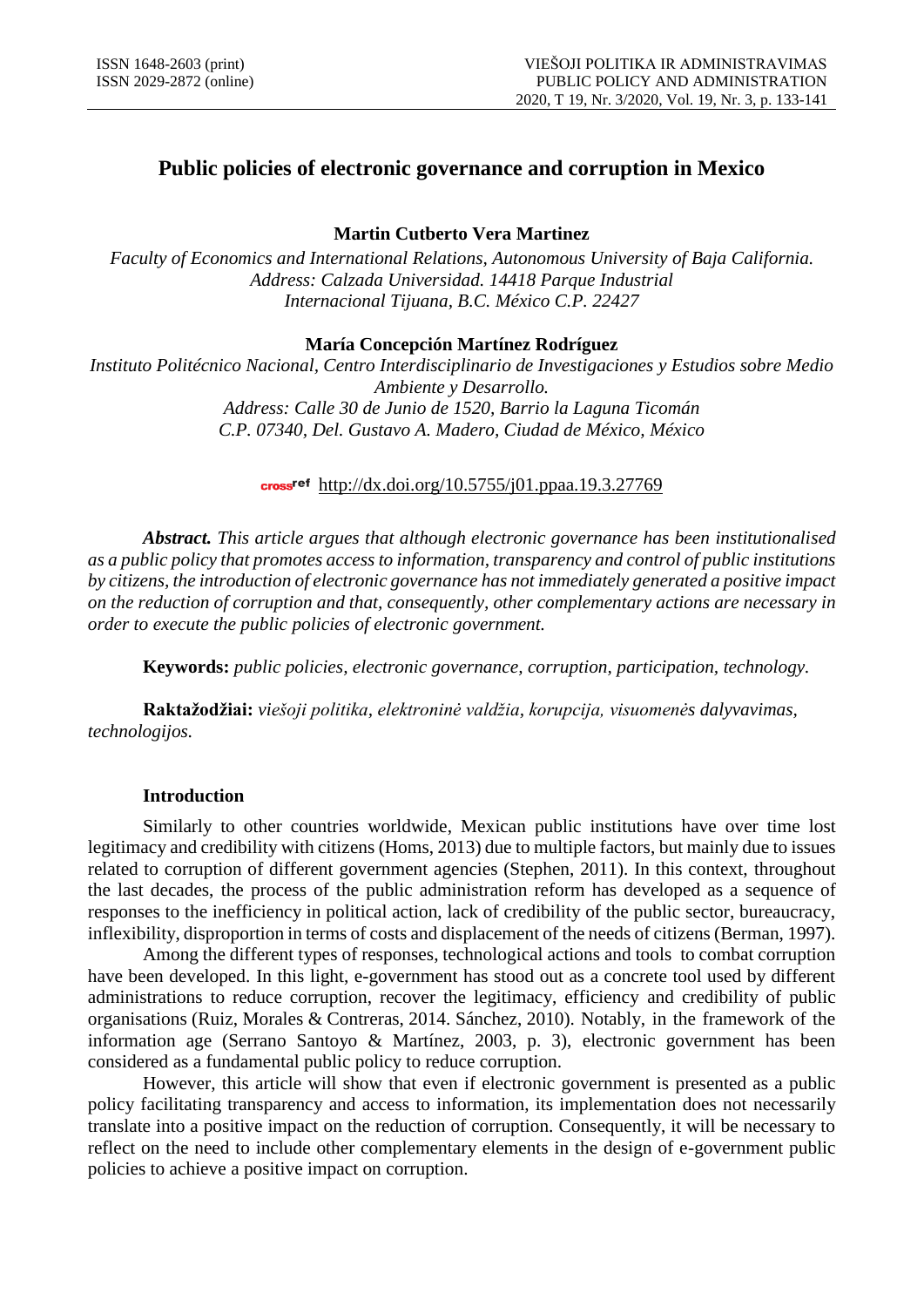The structure of this article is as follows: first, a theoretical review of electronic government as a public policy and a reference to the phenomenon of corruption are presented. Second, the data collected are discussed. Third, an analysis of the data is given and alternatives in the design of egovernment public policies are proposed. Finally, conclusions and suggestions for future lines of research are presented.

### **Theoretical review: electronic government as a public policy that facilitates transparency and reduces corruption**

As far as electronic government is concerned, there is not yet a definition that can fully cover its complexities, even though specific conceptual approaches can be noted. For example, the Ibero-American Charter of Electronic Government defines it as the use of information and communication technologies (ICTs) in the Public Administration bodies to improve the information and services offered to citizens, guide the effectiveness and efficiency of public management and substantially increase public sector transparency and citizen participation. Furthermore, the OECD (2003) conceptualises it as the use of information and communication technologies as a tool to achieve better governance. The World Bank defines it as the use that government institutions make of information technologies that can transform relations with citizens, businesses and other branches of the government. In turn, different United Nations reports refer to it as a process by which the government applies ICT to provide information and services to the public. In addition, the Economic Commission for Latin America and the Caribbean (ECLAC) refers to electronic government as a new form of government that bases its application on Public Administration, with the objective of contributing to the use of ICT to improve services and information offered to citizens and organisations, improve and simplify the processes of institutional support and facilitate the creation of channels to increase transparency and citizen participation (ECLAC, 2011, p. 5). Likewise, Gil-García (2007) refers to electronic government as to:

> *The selection, implementation and use of information and communication technologies in government to provide public services, improve administrative effectiveness and promote democratic values and mechanisms, as well as the development of a regulatory framework that facilitates information-intensive initiatives and promote the knowledge society.*

### *(Gant, 2008, p. 15 in Gil-Garcia (2007)*

Thus, the e-government public policy stands out as an open-ended public policy, where transparency has been its central axis (Elster, 1998, p. 101) and where public management (Ontiveros, 2004, p 15) implies favouring accountability to citizens who have the right to demand accurate, reliable and verifiable information on government acts (Doyle, 2003, p. 163). In this context, public policies of electronic government (from here onwards PPGE) promote the idea of transparency of government activities and make general information available to society as an essential factor to combat corruption.

As far as corruption is concerned, it is essential to recognise that it is a complex multifactorial and interdisciplinary phenomenon. In the literature, several terms are used to refer to it. The World Bank defines corruption as the abuse of public power to achieve personal benefits, while for the NGO Transparency International, corruption consists of the abuse of authority granted by political leaders for their benefit or an interest group. These definitions suggest that corruption only occurs among individuals who have a high-level public office; however, citizens can also be partakers of bribery, either as accomplices or as seekers of corrupt acts. In this sense, it is essential to take into account both public officials and citizens for the study of corruption.

Electronic government has been presented as a public policy with a scope of efficiency and effectiveness, a more transparent public administration with a greater accountability and access to public information. Hypothetically, electronic government can result in a more open government and prevent acts of corruption with concrete actions. We observe that PPGE allow four main actions,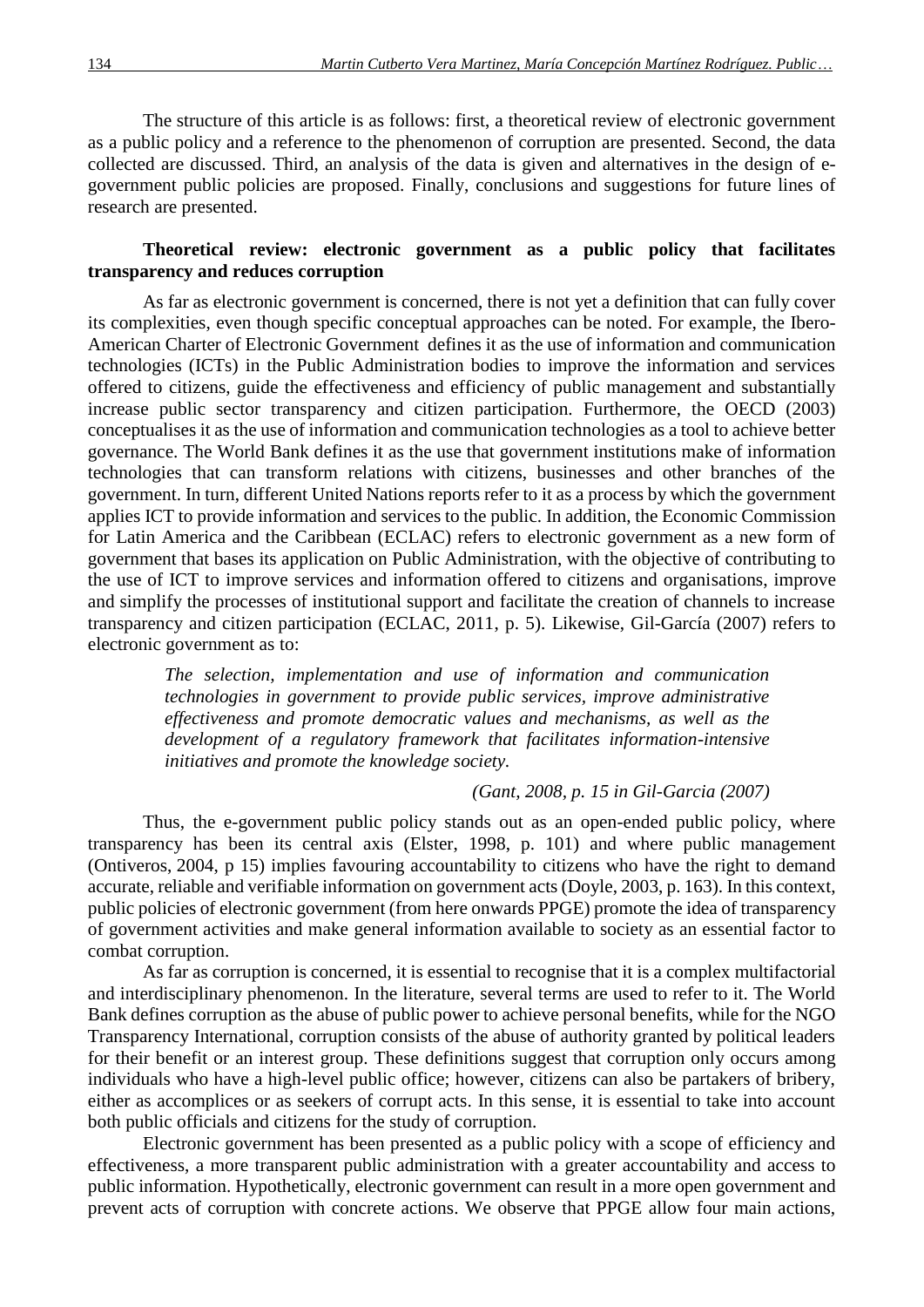specifically: (a) access to online services; (b) distance training and education; (c) transparency and accountability; (d) citizen participation. Regarding the last two actions, Andersen (2009), Sour-Vargas (2017), Svensson (2005) have indicated that such tools within the framework of electronic government should favour the reduction of corruption.

The purpose of this article is to evaluate whether PPGE have a positive impact on the reduction of corruption. In order to do this, a quantitative analysis of the initiatives related to electronic government and the measurements of corruption in Mexico will be presented.

### **Data related to e-government public policies and their relationship with corruption indicators**

#### *Relevant data on e-government public policies*

New technologies have brought along the modernisation of government public services to build a more efficient, effective and transparent relationship between the government and citizens (Perez-Zuñiga, Camacho-Castillo, Mena-Hernández and Arroyo Cervantes, 2015). Regarding the actions taken by Mexico in the framework of PPGE, we can identify different legislative and administrative activities related to information and communication technologies until the end of the 1990s. However, a momentous event occurred in 2000, when the National e-Mexico System and the Electronic Government Program were implemented, which consolidated different actions within the framework of PPGE. Subsequently, changes were made to article 6° of the Mexican Constitution, as well as the promulgation of the Federal Law on Transparency and Access to Government Public Information; the Federal Institute for Transparency and Access to Government Public Information became responsible for guaranteeing access to public information and ensuring compliance with this law. These first initiatives served as the foundation to promote transparency and accountability on government websites.

Table 1 presents the different types of legislative ("Leg."), administrative ("Adm.") and regional ("Reg.") actions that have been carried out in the framework of PPGE in order to promote good governance and contribute to the reduction of the potential number of corrupt acts and increase efficiency and effectiveness in public management through a differentiated way of interacting with citizens.

| <b>YEAR</b> | TYPE OF<br><b>INITIATIVE</b> | <b>NAME</b>                                                                                | <b>OBJECTIVE</b>                                                                                                                                                                                                                                                                                                                                                                                             |
|-------------|------------------------------|--------------------------------------------------------------------------------------------|--------------------------------------------------------------------------------------------------------------------------------------------------------------------------------------------------------------------------------------------------------------------------------------------------------------------------------------------------------------------------------------------------------------|
| 1996        | Adm.                         | CompraNet                                                                                  | Simplify the procedure for contracting goods, leases, services<br>and public works of the dependencies and entities of the<br>Federal Public Administration.                                                                                                                                                                                                                                                 |
| 2002        | Adm.                         | The Citizen Portal                                                                         | Facilitate access to services provided by the Mexican<br>government. All information regarding the services and<br>procedures of the entities that make up the Public<br>Administration is published.                                                                                                                                                                                                        |
| 2003        | Reg.                         | Electronic Government<br>Network of Latin America<br>and the Caribbean                     | Promote horizontal cooperation between Latin America and<br>the Caribbean in the use of new ICT information<br>technologies.                                                                                                                                                                                                                                                                                 |
| 2003        | Adm.                         | Information request<br>system (SISI)                                                       | Facilitate online access to information and the filing of<br>corresponding means of defence due to the denial of access<br>determined by the dependencies and entities of the Federal<br>Public Administration.                                                                                                                                                                                              |
| 2003        | Leg.                         | Federal Law on<br>Transparency and Access<br>to Government Public<br>Information (LFTAIPG) | Provide what is necessary at the federal level, guarantee the<br>right of access to Public Information in possession of any<br>authority, entity, body and agency of the Legislative,<br>Executive and Judicial branches, autonomous bodies,<br>political parties, trusts and public funds as well as of any<br>natural person that receives and exercises federal public<br>resources or acts of authority. |

*Table 1.* **Evolution of e-government public policies in Mexico.**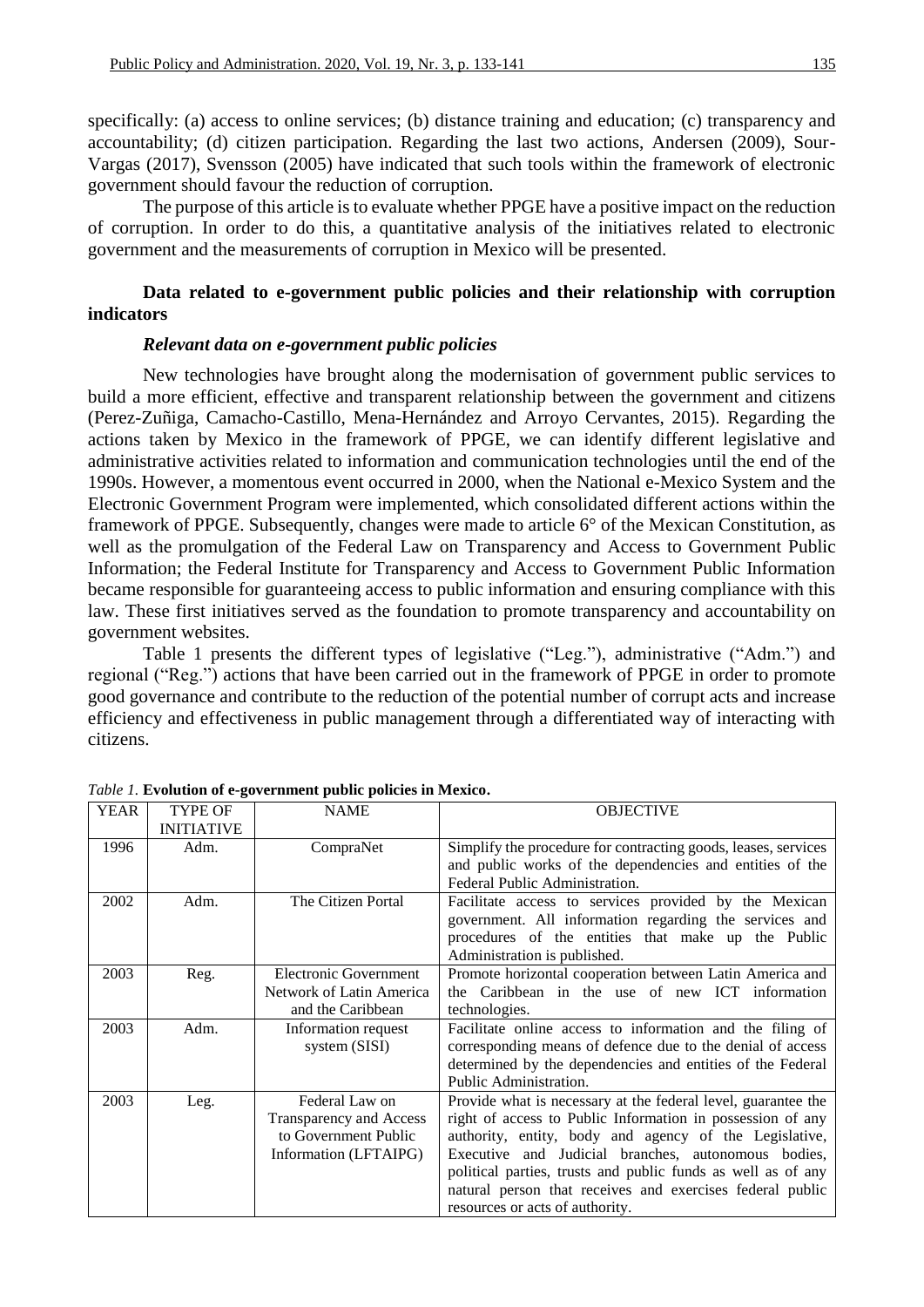| <b>YEAR</b> | <b>TYPE OF</b><br><b>INITIATIVE</b> | <b>NAME</b>                                                                                                                   | <b>OBJECTIVE</b>                                                                                                                                                                                                                                                                                                                                                                                                                                                        |
|-------------|-------------------------------------|-------------------------------------------------------------------------------------------------------------------------------|-------------------------------------------------------------------------------------------------------------------------------------------------------------------------------------------------------------------------------------------------------------------------------------------------------------------------------------------------------------------------------------------------------------------------------------------------------------------------|
| 2005        | Reg.                                | Inter-American<br><b>Government Procurement</b><br>Network (RIGC)                                                             | Create a space for exchanging experiences to strengthen<br>government procurement practices in the region.                                                                                                                                                                                                                                                                                                                                                              |
| 2006        | Reg.                                | <b>Regional Information</b><br>System on Good Public<br>Management Practices in<br>Latin America and the<br>Caribbean (SIPAL) | Gather information on good management practices that<br>include institutional transparency and disseminate them to<br>strengthen central public administrations.                                                                                                                                                                                                                                                                                                        |
| 2006        | Adm.                                | Digital Government<br>Strategy (OPIG)                                                                                         | Optimise information and communication technologies in<br>order to make government management more efficient, to<br>provide services of greater quality, to make public functions<br>in all areas of government transparent and to combat<br>corruption.                                                                                                                                                                                                                |
| 2007        | Adm.                                | E-SAT Portal of the Tax<br><b>Administration Service</b>                                                                      | Facilitate compliance with the payment of taxes and represent<br>a mechanism to make the procedure for payment of tax<br>obligations transparent.                                                                                                                                                                                                                                                                                                                       |
| 2007        | Reg.                                | Ibero-American Charter of<br><b>Electronic Government</b>                                                                     | Action promoted by the Latin American Center for<br>Development Administration (CLAD). Its purpose is to<br>increase public services and products, to improve efficiency<br>and transparency in public administration.                                                                                                                                                                                                                                                  |
| 2007        | Adm.                                | <b>Transparency Obligations</b><br>Portal (POT)                                                                               | The portal concentrates the mandatory public information of<br>the entire Federal Public Administration (APF) as indicated<br>in Article 7 of the LFTAIPG.                                                                                                                                                                                                                                                                                                              |
| 2008        | Adm.                                | <b>INFOMEX Federal</b><br>Government System                                                                                   | Request information from any entity of the Federal Public<br>Administration and submit it through the same means.                                                                                                                                                                                                                                                                                                                                                       |
| 2011        | Adm.                                | National e-Mexico System                                                                                                      | Allow access to services provided by federal, state and<br>public<br>administrations.<br>Promote<br>citizen<br>municipal<br>participation in an agile, efficient, transparent and secure way.<br>Open 24 hours a day, 365 days a year.                                                                                                                                                                                                                                  |
| 2015        | Leg.                                | General Law on<br>Transparency and Access<br>to Public Information<br>(LGTAIP)                                                | Establish the principles, general bases and procedures to<br>guarantee the right of access to information in the possession<br>of any authority, entity, organ and body of the Legislative,<br>Executive and Judicial branches, autonomous bodies,<br>political parties, trusts and public funds as well as of any<br>person that receives and exercises public resources or acts of<br>authority of the Federation, the Federative Entities and the<br>municipalities. |
| 2016        | Adm.                                | National Transparency<br>Platform (PNT)                                                                                       | An electronic platform that allows compliance with the<br>procedures, obligations and provisions established in the laws<br>on transparency, attending to the users' needs of accessibility.                                                                                                                                                                                                                                                                            |
| 2017        | Adm.                                | <b>System of Transparency</b><br><b>Obligations Portals</b><br>(SIPOT)                                                        | Module of the National Transparency Platform through which<br>citizens can consult the public information of the obligated<br>subjects of each of the federative entities and the Federation.                                                                                                                                                                                                                                                                           |

*Source: Authors.* 

On the other hand, within the available data on electronic government, we have found different international and national sources. For example, at the federal level, we see the State Digital Governance Index (IGDE), carried out by the Civil Association "Computing Committee of the State and Municipal Public Administration" (CIAPEM). Such an index was created to measure how Internet portals and social networks of Mexican government entities contribute to transparency, accountability, participation and citizen empowerment. In 2018, CIAPEM published a global value to evaluate the Mexican government: 30.69 points out of 100. In addition, the State Electronic Government Index (IGEE) has measured progress in each of the states since 2004, but this index does not give a global value to all of Mexico.

At the international level, the primary source of consultation is the United Nations Survey (E-Government Survey) that reports the trends of electronic government as well as promotes the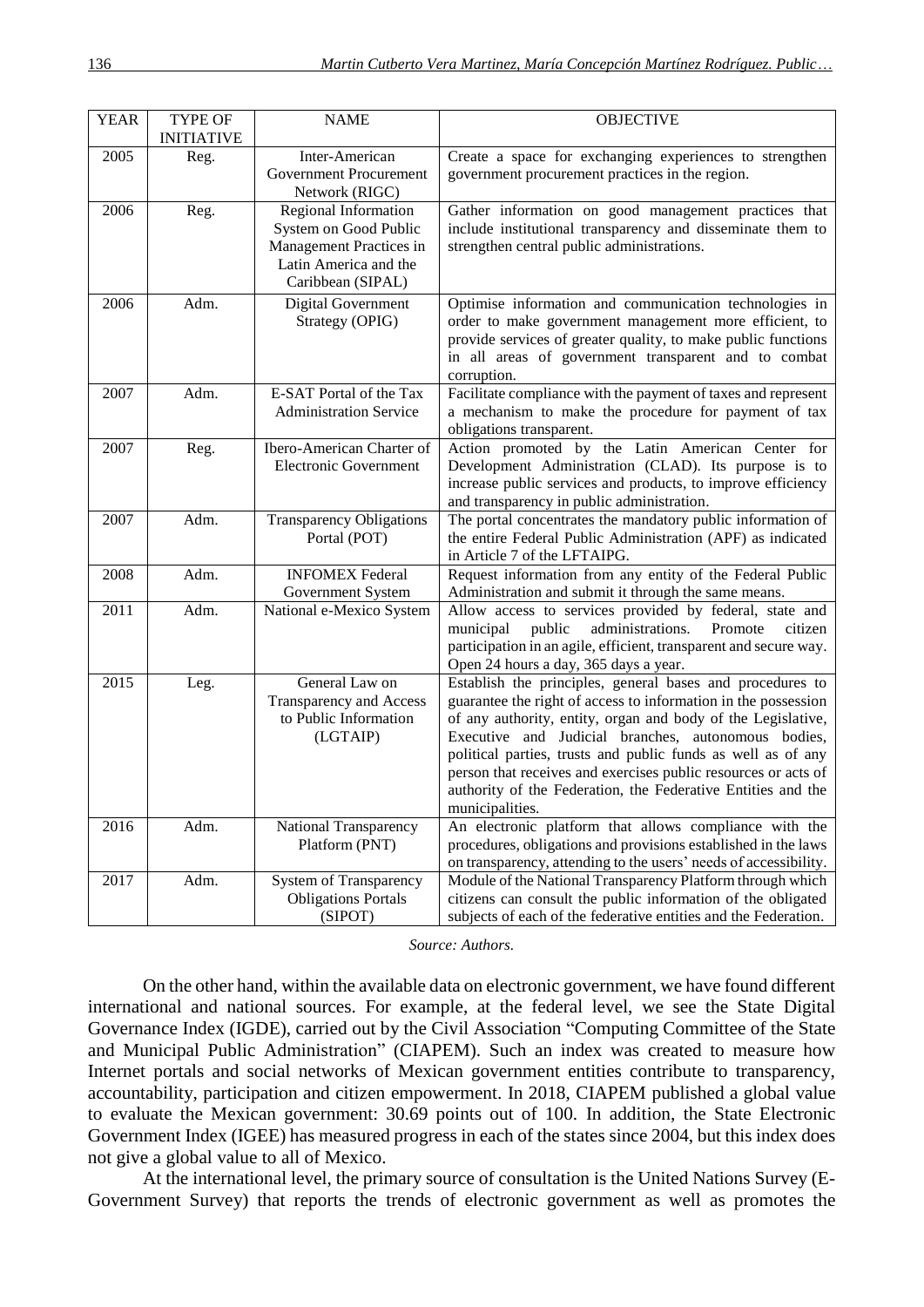application of technological solutions to improve education, health, the environment and employability. The Electronic Government Development Index (EGDI) is the name of the value that measures the evolution and implementation of the electronic government in each country explicitly.

Table 2 presents the values of the Mexican government and its position in the global ranking. It should be noted that from 2003 to 2005, the measurement was annual, but from 2008 to 2018, the frequency was biannual.

|             |                 | ີ                                              |
|-------------|-----------------|------------------------------------------------|
| <b>YEAR</b> | <b>RANKING</b>  | VALUE OF THE ELECTRONIC GOVERNMENT DEVELOPMENT |
|             | <b>POSITION</b> | <b>INDEX (EGDI)</b>                            |
| 2003        | 30              | 0.5933                                         |
| 2004        | 30              | 0.5957                                         |
| 2005        | 31              | 0.6061                                         |
| 2008        | 37              | 0.5893                                         |
| 2010        | 56              | 0.5150                                         |
| 2012        | 55              | 0.6240                                         |
| 2014        | 63              | 0.5733                                         |
| 2016        | 59              | 0.6195                                         |
| 2018        | 64              | 0.6818                                         |

*Table 2.* **Position and annual value of the Mexican government in the e-Government Development Index.**

*Source: Authors.* 

The last index at the international level is independent of the EGDI. It is about the measurement of citizen participation in online public affairs, i.e. "e-participation." This concept includes (a) the provision of information; (b) the involvement of interested parties in contributions and deliberations on public policies and services; (c) participation in decision-making processes and co-creation of service components and delivery modalities.

| <b>YEAR</b> | <b>RANKING POSITION</b> | <b>INDEX VALUE OF E-PARTICIPATION</b> |
|-------------|-------------------------|---------------------------------------|
| 2003        |                         | 0.6034                                |
| 2004        |                         | 0.7705                                |
| 2005        |                         | 0.7619                                |
| 2008        |                         | 0.7500                                |
| 2010        | 32                      | 0.3714                                |
| 2012        | 25                      | 0.5789                                |
| 2014        | 45                      | 0.6078                                |
| 2016        | 14                      | 0.8814                                |
| 2018        | ╶                       | 0.9438                                |

*Table 3.* **Position in the world ranking and value of the e-Participation Index.**

*Source: Authors.* 

Regarding the e-Participation Index (EPI), Mexico obtained relatively stable scores between 2003 and 2008, suffered a significant fall in 2010 and then increased its score. Although the score increased significantly between 2016 and 2018, this increase was not reflected in the global ranking, where there was a fall from the 14th place to the 17th place due to a substantial global growth in the scores of other countries.

#### *Data on corruption in Mexico*

The analysis of data on corruption shows that some methodologies have been developed to estimate their real dimensions. The best known methodology of the Corruption Perception Index has been developed by the non-governmental organisation *Transparency International*. This organisation annually awards a score for each country and has built a world ranking since 1998.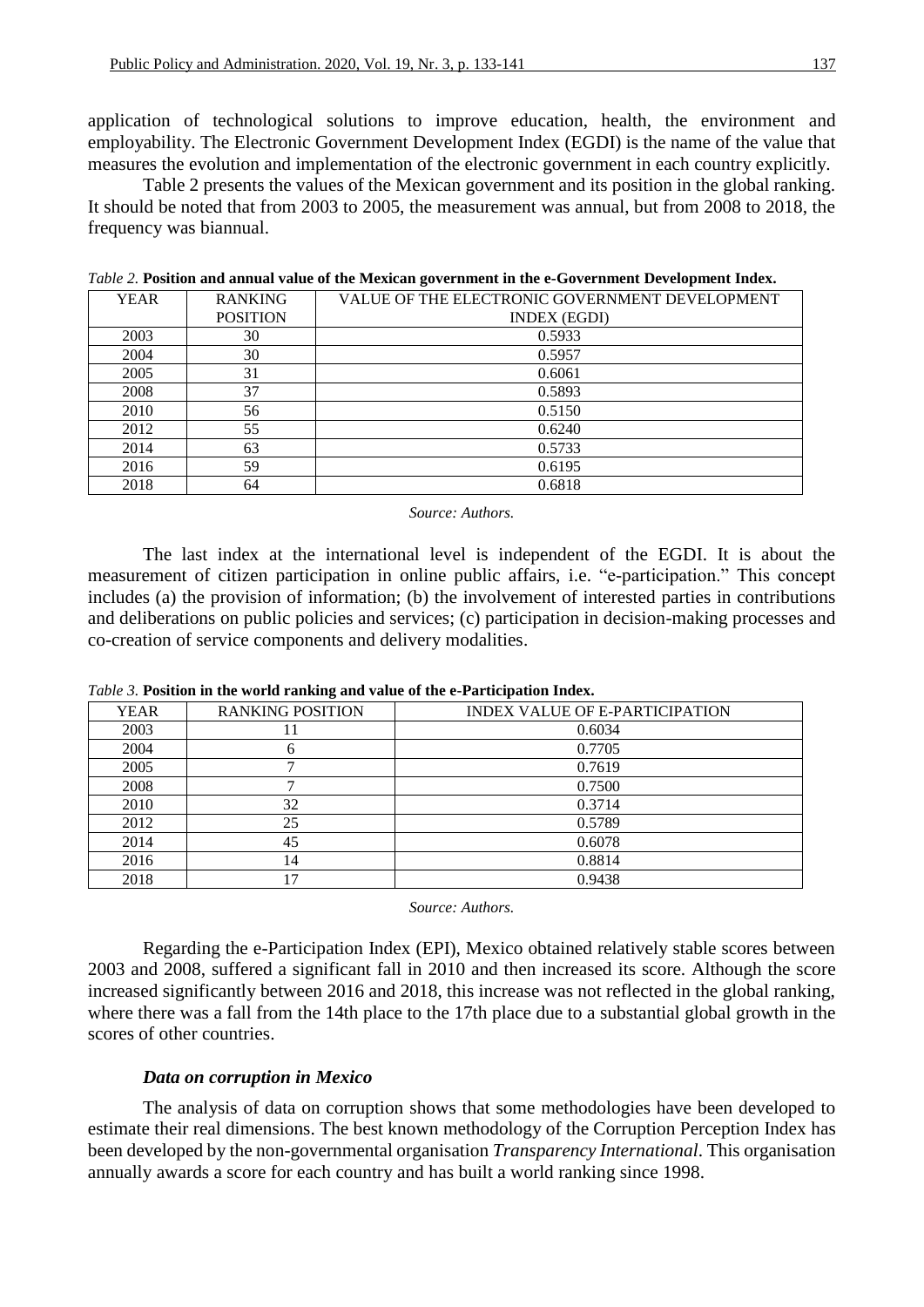At the national level, the local chapter of the same NGO has created the National Corruption and Good Governance Index (INCBC). This index records hypothetical cases of payment of bribes in 35 public services provided by three levels of government and private companies. It uses a scale from 0 to 100, where a lower degree of corruption is designated at a lower value. Since 2001, the research has been carried out every two years, but since 2010 no new studies have been published.

This analytical instrument does not only measure the citizens' perception of corruption, the number and cost of acts of bribery incurred by citizens, and record the frequency with which acts of crime occur when obtaining public services, but also allows the evaluation of progress in the fight against corruption and facilitates the identification of responsibilities at different levels of government and in the private sector. It measures Mexican citizens' experiences with and perceptions of corruption in 32 federal entities of the country and 38 public services.

According to both sources, in recent years, the situation in Mexico has been unsatisfactory in terms of abuse of power, hidden agreements and bribes. Recurrently, reports reiterate that Mexico is among the most corrupt countries and can be characterised by the loss of general confidence. Such levels of negative perception indicate a high proliferation of corrupt practices (Arellano Trejo, 2012). According to Morris (1991), widespread corruption and its proliferation in civil life is due to the social normalisation of corruption in certain sectors of the population, emergence of a distorted morality in the middle class, deviation of individual responsibility and diffusion of distrust and cynicism towards the government and public officials. In addition, among Latin American countries, the situation of Mexico as a country is no longer favourable.

Several international and national surveys agree that Mexican citizens register the highest levels of perception of corruption and tolerance towards corrupt practices. Two studies have also shown that when in Mexico voters were given information on corruption levels, the population responded with political apathy and voted in smaller numbers. This indicates that citizens simply do not trust that their claims about the actions of the public sector are sufficient to change the behaviour within the public sector and solve historical problems (Fuenmayor, 2004).

The next section will be dedicated to the analysis of the data obtained. Furthermore, the relationship between electronic government and corruption will be discussed.

#### **Analysis of the results**

The emergence of a networked society has marked the end of one era and the beginning of another, i.e. the information age (Castells, 1995, p. 51), where the impact of digitalisation on society is evident and increasingly broader (Santoyo Serrano & Martínez, 2003, p. 3). In this context, the role of electronic government with regard to corruption begins the debate on the value of the public policy (Cázares and Cejudo, 2013, p. 36)

According to the data presented in the previous section, throughout the last years, the different government actions within the framework of PPGE have been very well received by the national and international community not only from a legislative or administrative point of view, but also with respect to other countries in the world that are well below the average in comparison to Mexico. However, the comparison of the results with those concerning national corruption shows definite differences in their interrelation.

The classical theory of transparency tends to argue that the openness of the government, supported by specific actions within the framework of electronic government, has a positive impact on corruption rates since, given greater transparency and citizen access, there would be fewer opportunities to enable a space for corrupt acts. However, the contrast shown in the data presented in the previous section requires a more exhaustive analysis of the relationship between public policies of electronic government and corruption.

Importantly, PPGE as such do not entail the solution for the reduction of corruption. Thus, after analysing the evolution of PPGE and the small decrease in corruption rates, we can conclude that the former has not yet been able to harmonise their objectives with greater citizen participation.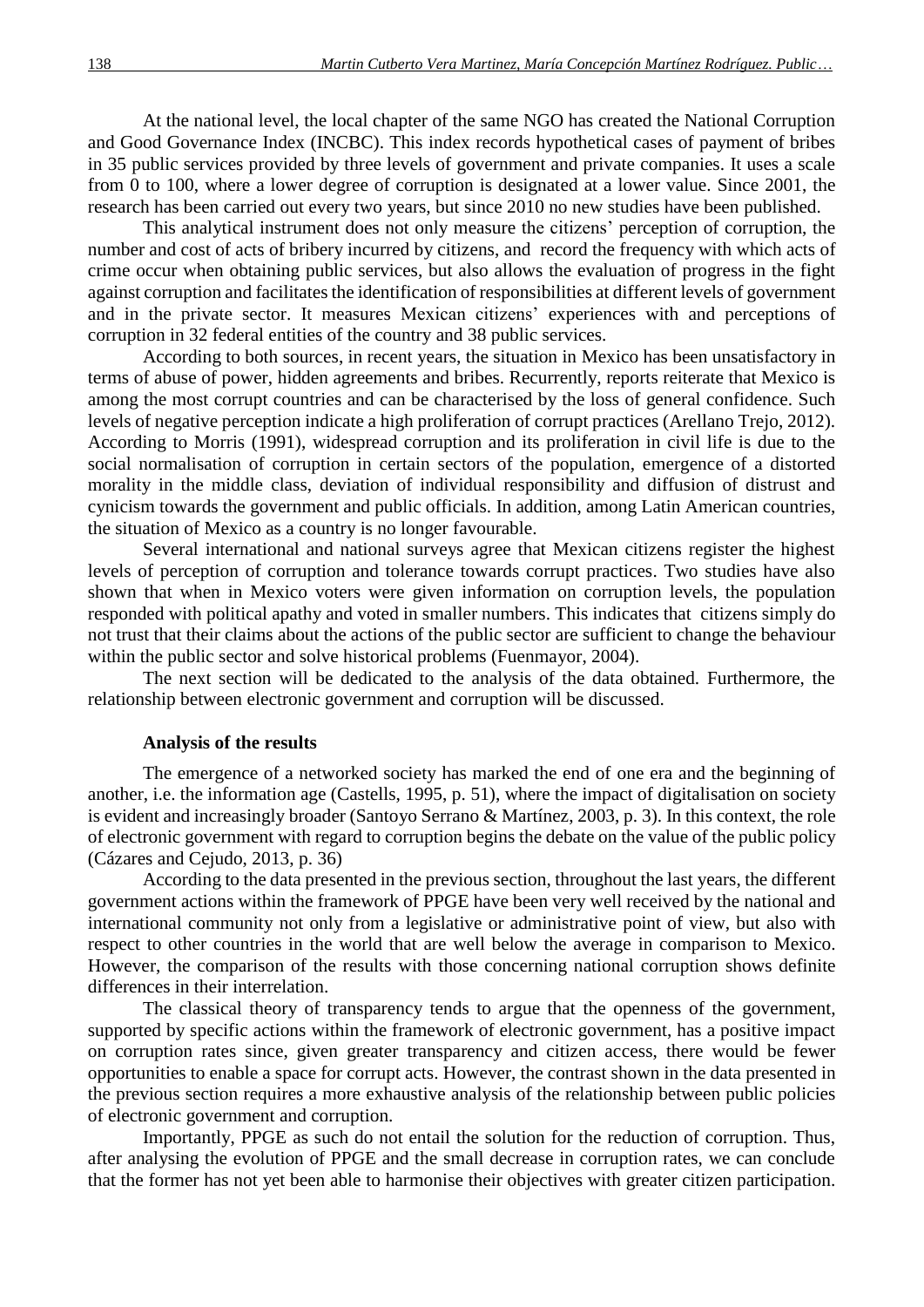This demonstrates a lack of direct impact on the different actions of electronic government and the reduction of corruption in Mexico.

In the light of the data and arguments presented in this article, we argue that a political and organisational construction that pays attention to very different factors (Gil-García, 2012) is needed in order to avoid that PPGE become merely technological actions that trigger specific results. It is important to consider what is necessary for public policies of e-government to promote definite conclusions regarding the decrease in corruption in Mexico.

#### **Conclusions**

1.A more comprehensive view of the phenomenon is required as well as new bases of action linked to networks in their broadest sense.

2.For the latter to crystallise, it would be necessary not only for the government to be able to respond to the needs of its citizens in terms of legitimacy, but also to identify and define users' needs in consultation with them. An evaluation of the design of the policies and structures that promote transparency as well as the suitability of the organisation that implements them and the results of public action should be considered.

3.Analysing the management of policies aimed at reducing corruption solely from a governmental approach, considering that a corrupt act is due to a crime of calculation and opportunity without any relation to other factors, would imply incurring a reductionism and would not answer our initial question, i.e. the need to identify other tools within e-government policies in order to positively influence a specific result that reduces corruption rates.

4.Based on the above, the approach to these problems requires addressing the underlying economic, political and institutional and, above all, cultural causes.

5.The results of the present work show perceptible results regarding the lack of symmetry between PPGE and corruption indexes. The latter show very little progress in the fight against corruption, despite the increasing number of conventions, international conventions, approval of new legislation in various countries, etc.

6.The lack of participation is the citizens' response to the loss of credibility of the public sector. Bureaucracy, inflexibility, inefficiency, the disproportion in terms of costs and distance from the needs of citizens are part of the problem.

7.If we extend these reflections to PPGE, we can affirm that the complementary element translates into the participation of citizens in the control of online information, or e-participation, where such participation is evidenced by a greater control of the government's actions regarding electronic government and a greater transparency online. We see how the classic administrative concepts are translated into new ideas influenced by technology, where e-government has a direct link with e-participation and the reduction of corruption.

8.Mexico's most important challenge in e-participation is to make citizens demand more from the government in their different actions related to PPGE, to strengthen the citizen-governed trust in authorities accountable to it.

9.In conclusion, an increase in citizen participation online can translate into a positive impact on reducing corruption rates and re-establishing a symmetry between PPGE and corruption rates in Mexico.

#### **References**

- 1. Andersen, T. B. (2009). E-Government as an anti-corruption strategy. Information Economics and Policy, 21(3), 201-210. doi: 10.1016/j.infoecopol.2008.11.003
- 2. Arellano Trejo, E. (2012). Impacto de la corrupción en la desconfianza política. La cultura de la corrupción en México. Recuperado de http://www3.diputados.gob.mx/camara/content/do wnload/21275/105802/file/PB4004%20Impacto%20de%20la%20corrupcion%20en%20la% 20desconfianza%20pol%C3%ADtica.pdf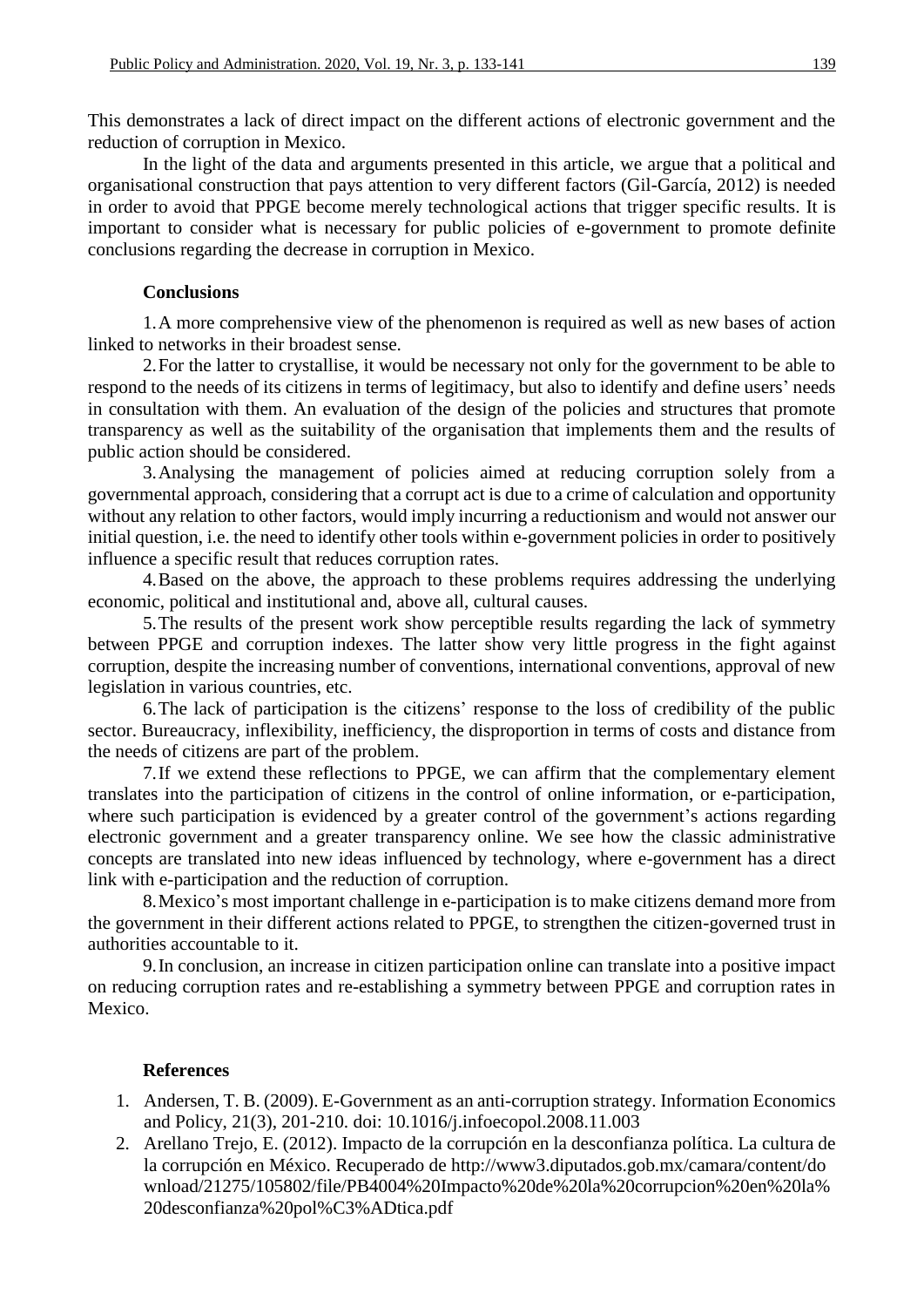- 3. Bertot, J. C., Jaeger, P. T., & Grimes, J. M. (2010). Using ICTs to create a culture of transparency E-government and social media as openness and anti-corruption tools for societies. Government Information Quarterly, 27(3), 264-271. doi: 10.1016/j.giq.2010.03.001
- 4. Berman, S. (1997). Children's social consciousness and the development of social responsibility. New York: New York State University Press.
- 5. Castells, M. (1995). La ciudad informacional. Tecnologías de la Información, reestructuración económica y el proceso urbano-regional, Madrid: Alianza Editorial.
- 6. Cázares, A. y Cejudo, G. (2013). "El acceso a la información gubernamental: análisis empírico de políticas de transparencia en cuatro países centroamericanos". Revista de Gestión Pública 2 (2), 35-38. ecuperado de http://www.revistadegestionpublica.cl/Vol\_II\_No\_2/RiosCejudo.pdf
- 7. Centro Latinoamericano de Administración para el Desarrollo: CLAD (2011). Carta Iberoamericana de Gobierno Electrónico. XVII Cumbre Iberoamericana, Chile, noviembre de 2011. Recuperado de: www.bnp.gob.pe/portalbnp/pdf/transparencia/normaslegales/2010/jun/carta\_iberoamericana \_de\_gobierno\_electronico.pdf
- 8. Chowdhury, N. M. (2007). An Empirical Analysis of Selected Factors Affecting Corruption in the Asia-Pacific Region. Ritsumeikan Journal of Asia Pacific Studies, 27, 1-14.
- 9. Doyle, K. (2003). Comentarios sobre la Ley Federal de Transparencia y Acceso a la Información Pública Gubernamental. Derecho Comparado de la Información, (2), 163-172.
- 10. Elster, J. (1998). Deliberation and Constitution Making. En Deliberative Democracy. (pp. 97- 118). Cambridge: Cambridge University Press.
- 11. Fuenmayor, A. (2004). El derecho de acceso de los Ciudadanos a la Información Pública. Oficina de la UNESCO para Centroamérica, pp. 11-25. Recuperado de http://portal.unesco.org/es/file\_download.php/561ff4bc2719856c5184270296fc48f5EL+DE RECHO+DE+ACCESO+DE+LOS+CIUDADANOS+A+LA+INFORMACION+PUBLICA .pdf
- 12. Gant, Jon P. (2008). Electronic Government for Developing Countries. Geneva, ITU.
- 13. Gil-García, J. R. (2012), "Even if We Build it, They Will not Come: Reformas de e-gobierno en México (2000-2009)", en M.A. Valverde Loya y M. Hilderbrand (coords.), ¿Transformación, lo mismo de siempre, o progreso lento y con tropiezos? Reformas recientes al sector público en México, México, Escuela de Graduados en Administración Pública, Instituto Tecnológico de Estudios Superiores de Monterrey/Harvard Kennedy School/Miguel Ángel Porrúa.
- 14. Homs, R., (2013), Marketing para el liderazgo político y social: autoridad y poder, como obtenerlos y retenerlos, México: Random House Mondadori S.A. de C.V., disponible en https://esfops.files.wordpress.com/2013/09/marketing\_para\_el\_liderazgo\_politico\_y\_social. pdf (fecha de consulta: 12 de julio de 2018).
- 15. Morris, S. (1991). Corrupción y Política en el México Contemporáneo. México: Ed. Siglo veintiuno editores.
- 16. OCDE (2003). La Administración Electrónica: un imperativo. Recuperado de http://www.cca.org.mx/funcionarios/emprendegestionpublica/descargas/4203074E5.pdf
- 17. Ontiveros, R. (2004) La transparencia en México: Razón, Origen y Consecuencias. Revista de la Facultad de Derecho de México, (244), 13-30.
- 18. Perez-Zuñiga, R., Camacho-Castillo, O., Mena-Hernández, E. y Arroyo Cervantes, G., (2015), "Análisis general del gobierno electrónico en México", en Revista Paakat, Guadalajara: UAG, disponible http://www.udgvirtual.udg.mx/paakat/index.php/paakat/article/view/253/376 (fecha de
- consulta: 12 de julio de 2018). 19. Ruiz Alanís, Leonardo, Morales Gómez, Juan Miguel y Contreras Orozco, Leticia (2014),
- Perspectivas del Gobierno Electrónico Local en México, México: Instituto de Administración